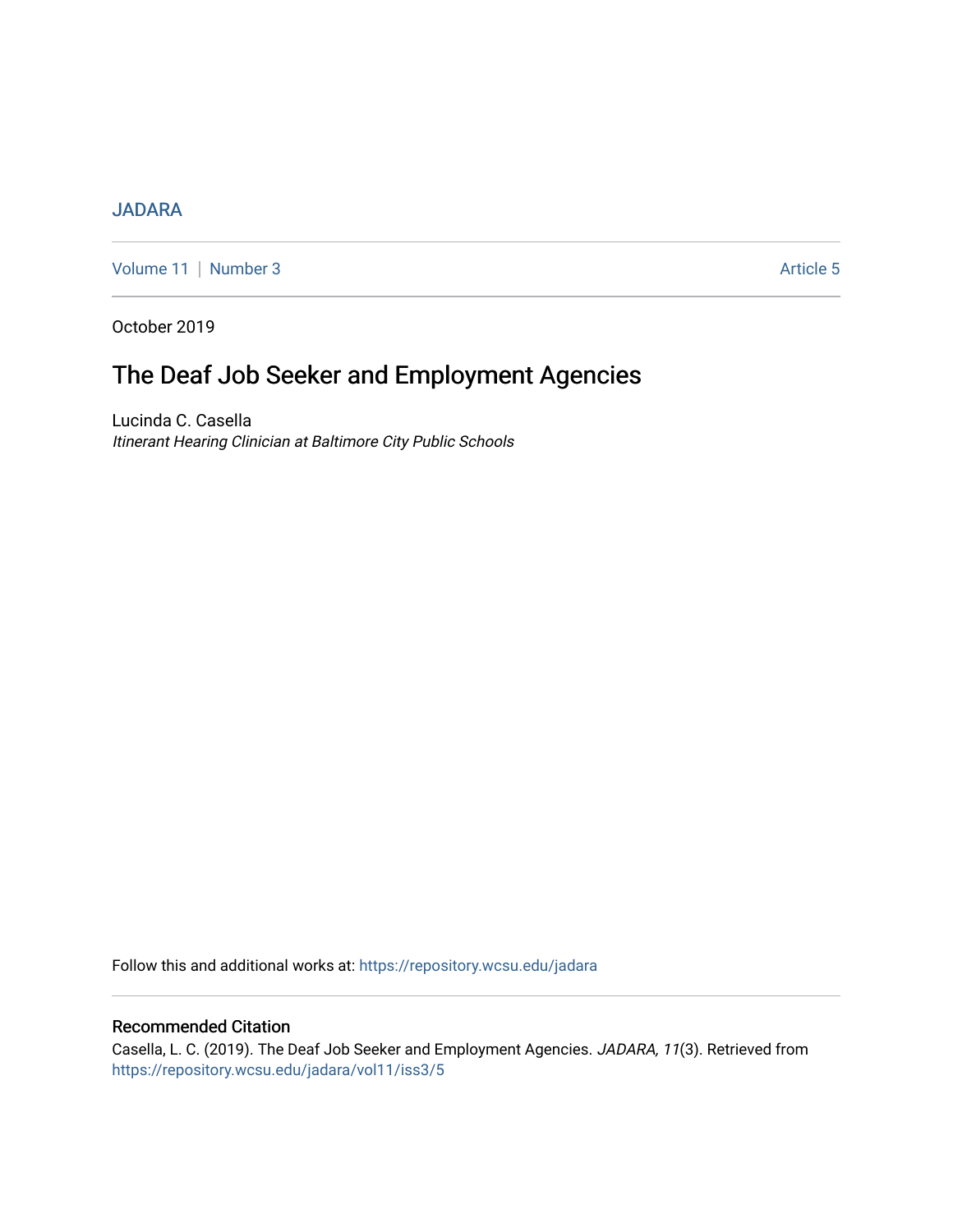## THE DEAF JOB SEEKER AND EMPLOYMENT AGENCIES

### Lucinda C. Casella

The problem of job placement is one of the most difficult vocational challenges deaf people face. It poses an equally difficult obstacle for rehab ilitation counselors serving deaf clients. The purpose of this paper is to suggest an approach to the placement problem.

One of the major ways hearing people seek employment is through the use of employment agencies. Yet, to date there is no information available in literature to assess the use of employment agencies by the deaf popula tion. Employment agencies can play a highly significant role in assistance in the urgent needs of the deaf job seeker.

Through the use of employment agencies, the deaf job seeker might be able to increase his probabilities for effective job placement. Lloyd (1973) has pointed out that one persistent problem that faces deaf people, as individuals and groups, is their failure to receive consideration for services to which they are entitled. One such service is the employment agency.

There are two types of employment agencies, one serves individuals who want permanent placement. The other is for finding temporary jobs. No monetary commitments are involved with the temporary agency .Thus, deaf people wanting this type of work have nothing to lose by using them. The majority of permanent agencies have a fee, which the agency charges to the individual after he has been hired. This fee is only applicable after job placement and is based on a specified percent of the employee's yearly salary. Sometimes the fee of the agency is paid by the employer. It is depen dent in part upon the salary and type of job involved.

Ms. Casella is an itinerant hearing clinician in the Baltimore City Public Schools.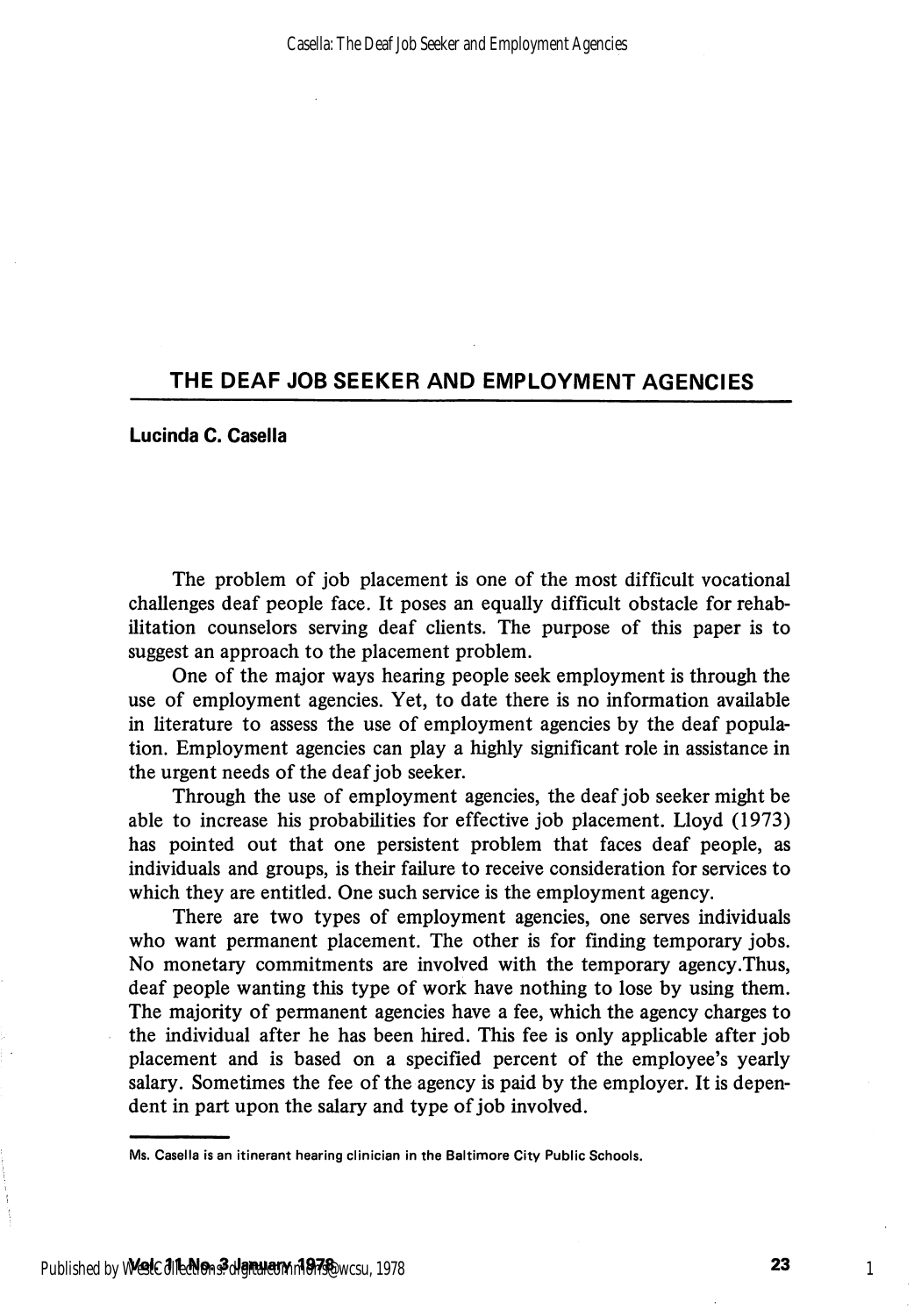#### Design of Study:

To assess the utilization of employment agencies, (permanent and temporary), by the deaf a survey of Baltimore, Maryland was conducted. Two-thirds of the total employment agencies in Baltimore (35 of 48) were contacted.

The approach was to ask to the employment agencies three questions: a) What is the total number of deaf people who have applied for jobs through your agency? b) What type of jobs were found? and c) What was the mode of communication used with the deaf job seeker?

#### Results:

The total number of deaf persons who used the employment agencies in Baltimore was 84 (which represents .6 percent of the deaf population) compared to 168,000 hearing people (which represents 8.2 percent of the hearing population).

The types of jobs found for the deaf client ranged from skilled secre tarial and clerical to the semi-and unskilled, factory work and labor. It is interesting to note that 65 percent sought employment through agencies specializing in blue collar type work. They were employed as unskilled factory workers or manual laborers.

The most widely used mode of communication with employment agency staff was pad and pencil. However, agencies tended to overestimate the value of speechreading.

#### Conclusions:

The findings of this survey indicate that the number of deaf people who have sought job assistance through employment agencies is small. The blue collar employment agencies were more widely used by the deaf job seeker. Communication with the agency personnel and deaf applicant was depen dent upon written messages and speechreading.

#### Implications:

Very possibly many deaf people are unaware of the functions of employment agencies. Thus, they do not take advantage of the available services.

The trend for the deaf population to be employed in unskilled jobs may be a reflection of inadequate educational backgrounds. Technical and vocational training programs must augment schools for the deaf to upgrade employment opportunities through training.